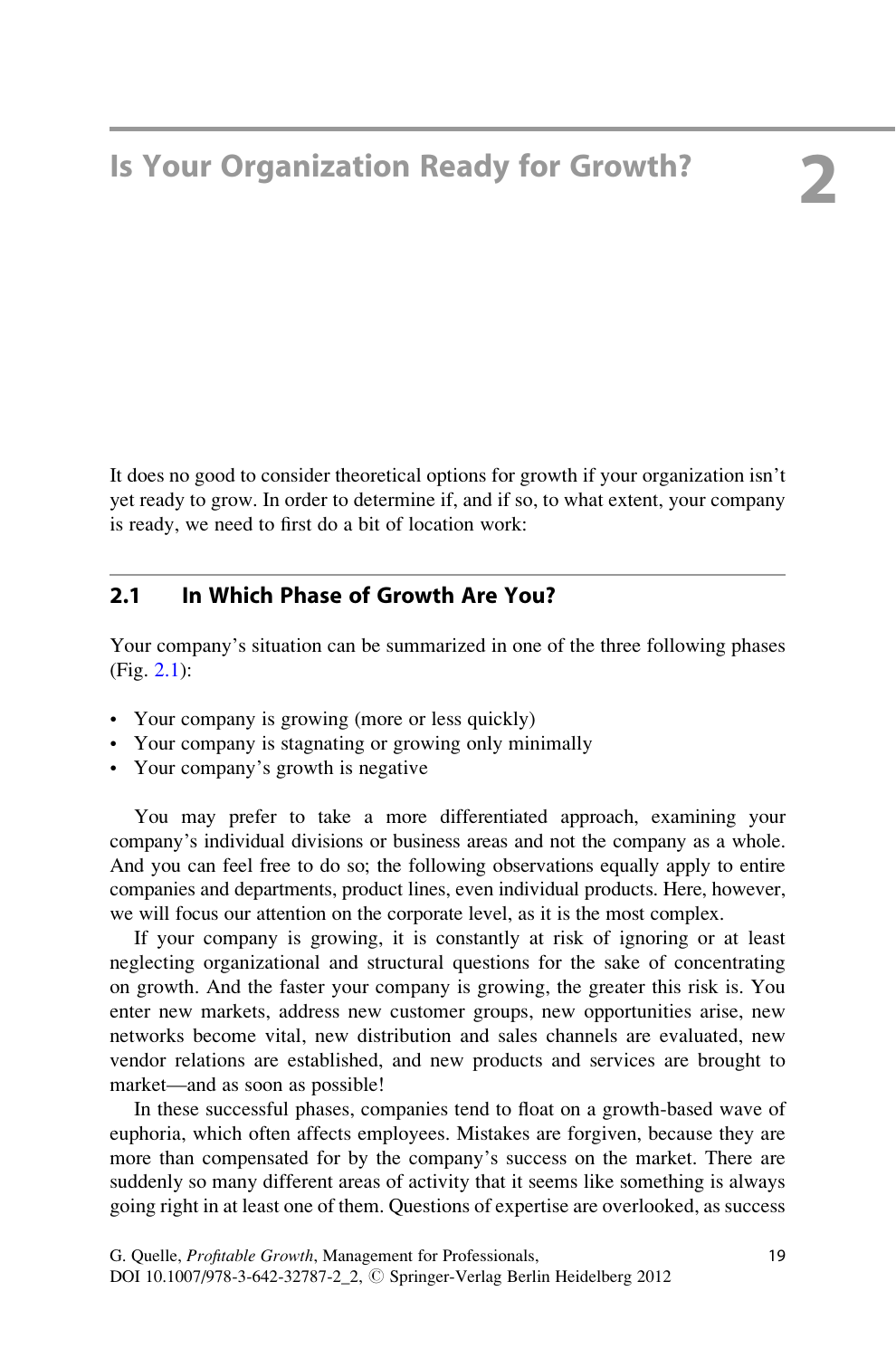<span id="page-1-0"></span>

Fig. 2.1 Growth phases

seems a matter of child's play; if anything, then only the available capacities—and here especially available manpower—can present a bottleneck.

Yet it is precisely this question of staffing that often causes rapidly growing companies to falter and fail. If, at the beginning of the growth euphoria, special incentives—whether in terms of content, responsibility, financial rewards, or some combination thereof—can still drive employees to deliver top performance, sooner or later the point comes at which they reach their limits. Fourteen-hour days are no longer accepted without complaint, there are increasing demands for order and structure, and the question as to whether a more systematic form of growth might not be healthier presents itself.

To the external observer, some growing companies seem to build their futures on a bed of sand. New stories are quickly stacked one on top of the other, though no one gives any thought to the strength of the foundations. Quickly growing companies and growing companies in general would do well to (re)examine their structures and processes from time to time in order to ensure that their growth is sustainable and not just a bubble that will inevitably burst. Once this happens, the resulting damage is measured not just in loss of market share and market significance, but is often exacerbated by an exodus of good employees. Growth, even rapid growth, does not free the corporate leadership of its obligation to provide a suitable degree of structure, a clear division of responsibilities, and adequate leadership.

While changes can be made relatively easily in quickly growing companies, provided their necessity is recognized early enough, those companies whose growth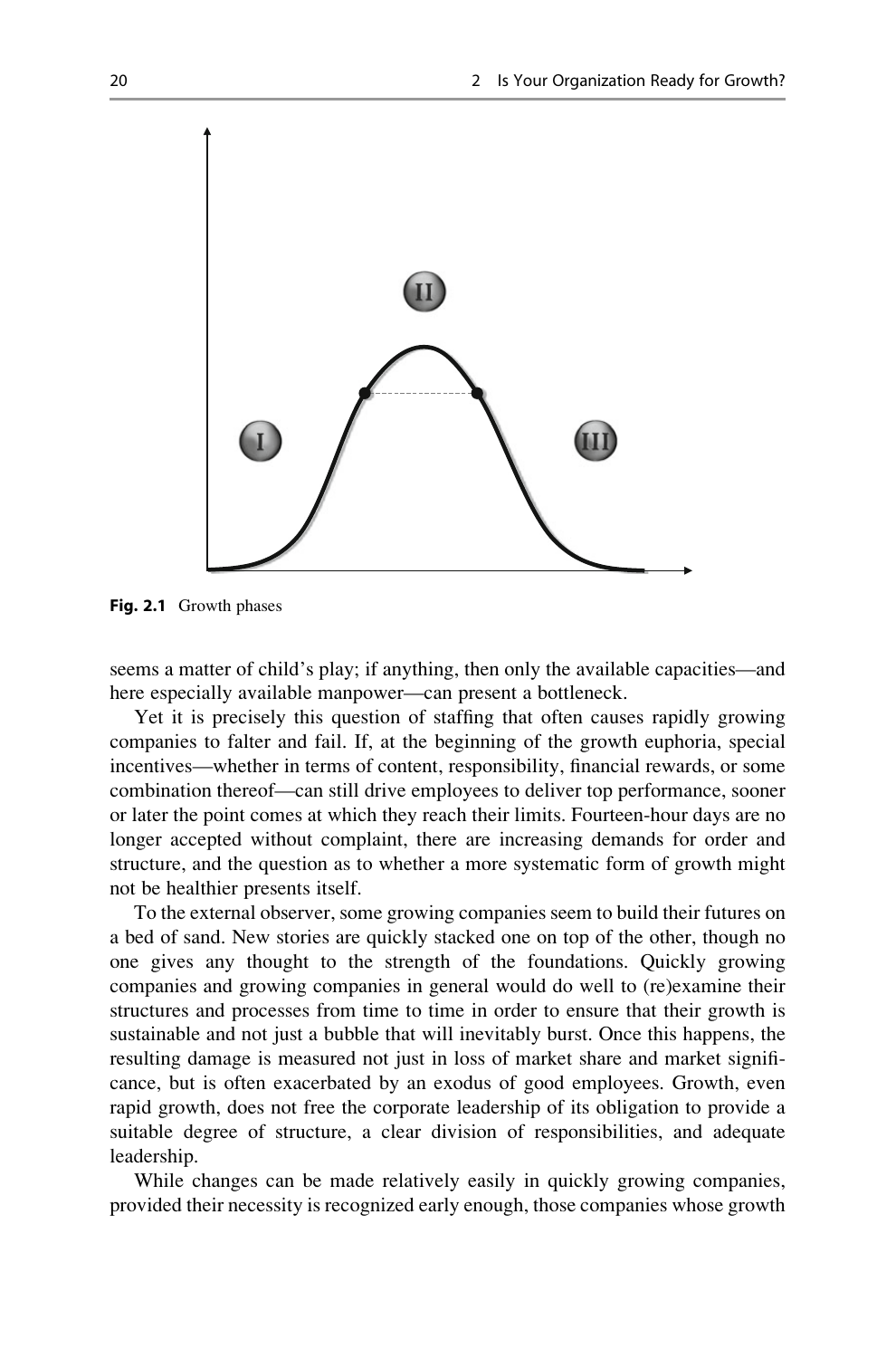is stagnating, are faced with a very different challenge. As a rule, companies without a certain growth dynamic are hard pressed to generate the initial momentum needed to break out of their acquired lethargy. They've often already been in a state of non-growth for years and, having since reconciled themselves to this condition, can no longer muster the energy to break out of their torpor, instead working only to preserve and defend what they have. But plateaus hold certain risks: They are finite, and once they're over things go downhill. Whereas rapidly growing companies need to rein in their energies and direct them into the right channels by focusing more on leadership, organization and structure, stagnant companies must add new energies to the system so as to even have anything to direct into any channels.

In concrete terms this means that the latter group of companies generally have to implement radical measures to put an end to their stagnation: Sleeping Beauty has to be shaken awake. Their leaders must clearly communicate that complacency and self-satisfaction with past achievements are hardly sufficient to secure their future. Tried and trusted methods include the acquisition of another company and it subsequent integration, selling off certain business areas, outsourcing specific functions, introducing a consistently customer-oriented approach to the company's processes and organization, focusing on new performance parameters, and starting a new strategic initiative. These are just a handful of options we have used in the past to help our stagnating client companies to shake themselves awake and get back on the right track.

It is essential that these company's leaders understand that it will take considerable amount of time to get them back on the road to growth. It takes time for employees to realize that their superiors are serious about a new orientation, and that it's not just another flash-in-the-pan initiative. In order to get stagnating companies out of their comfortable rut, something out of the ordinary has to happen. Of course here, too, the principles of successful change apply, which dictate e.g. that the benefits of change are communicated to employees, and that a "critical mass" of them, who are prepared to actively support the planned changes in order for the company to reach a new status, can be won over in time. But the first key step is that the company's leaders give them the necessary impulses. Not everyone is prepared to do so, because it takes a great deal of work to snap a stagnating company out of its slumber. But the effort often pays off.

In contrast, those companies that are in a phase of negative growth have it easier. Though it may seem counter-intuitive at first blush, it's fairly easy to explain, as companies that are shrinking, or perhaps even face restructuring, rarely have to be convinced of the need for change. Assuming companies are fairly transparent about their performance figures, their employees will recognize the need for immediate action without having to be told. The company can no longer keep its head above water, but has a reed for fresh air. That reed is still above the water line, but the question is, for how long.

Like its positive counterpart, negative growth also brings with it a degree of momentum that a company's leaders can capitalize on. Needless to say it is imperative that the fear factor is suitably addressed, as turnarounds and financial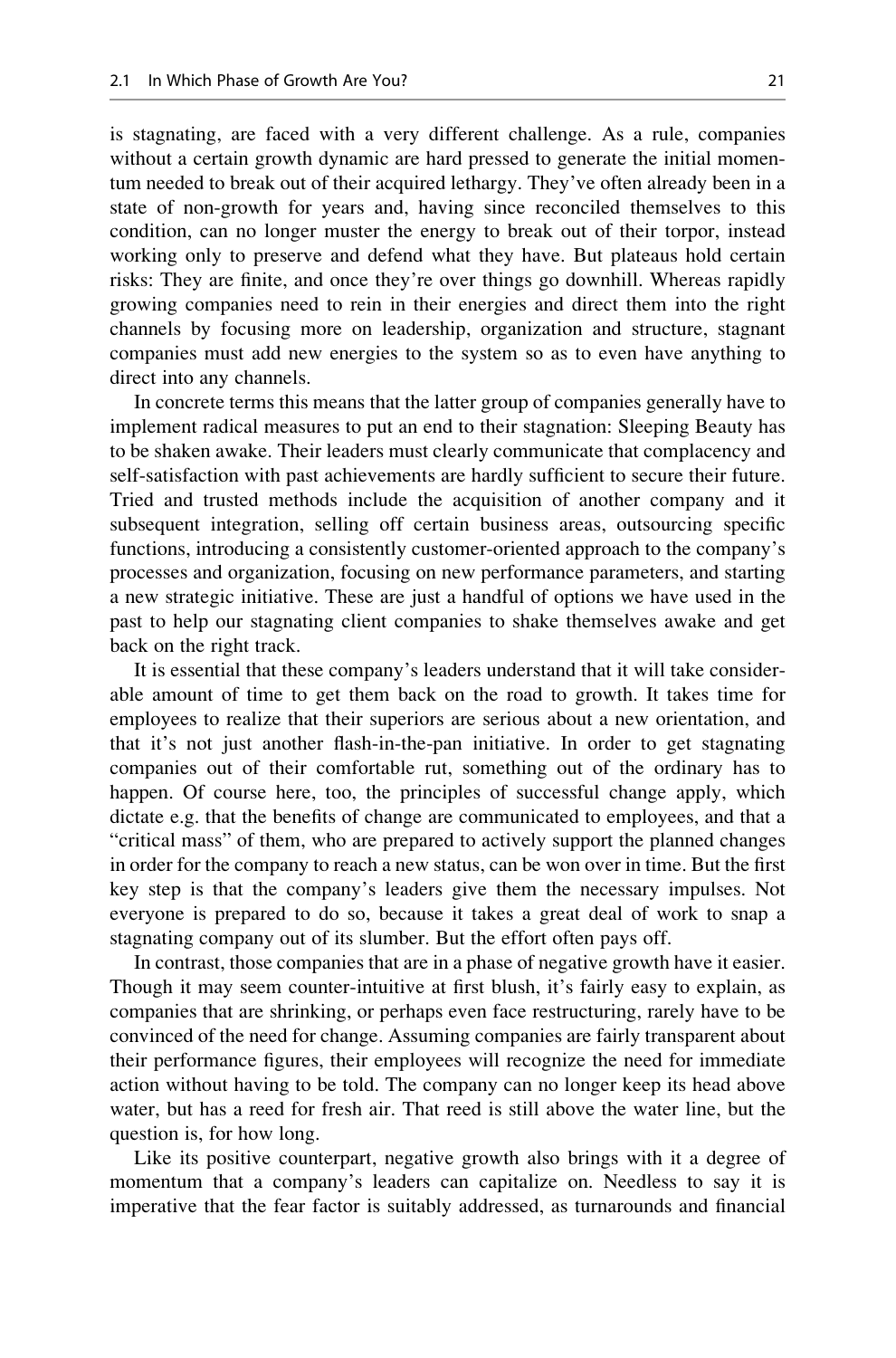restructurings always put jobs at risk, and with them the fates of individuals. Nevertheless there is energy that can be used to set the company on a positive course, or even save it. This is by the way also true for the restructuring of individual business areas.

How a company's leaders respond to the negative growth situation is decisive. If they panic and try to defend what they still have, or if they fail to create new prospects for the period following the restructuring, they squander important opportunities for successful growth. If on the other hand they succeed in creating prospects of a better future while retaining as many employees as possible, i.e., if they manage to approach the restructuring as part of the growth process, they stand a much better chance of succeeding.

An essential component in this regard is reliability, as it is impossible to lead in a restructuring situation without reliability in interpersonal dealings. Arbitrariness is always ill advised, and most of all in such situations.

So, in which of these phases are you? It is only once you have answered this question for yourself, and have classified the individual business areas in your companies, that you can start the necessary initiatives.

Above all, make sure that you don't confuse innovation and reorganization; this is one of the fastest ways to spread confusion throughout your company, and can often result in irreparable chaos. Reorganization and innovation can only very rarely coexist. Whereas the goal of a reorganization or restructuring is to ensure a company's long-term survival, innovation situations entail a certain amount of room for error. Innovation requires a degree of creative freedom, while a restructuring must be strictly managed. The leadership styles that lead to success in phases of restructuring normally differ significantly from those used in phases of innovation: Apart from the need to delegate authority in some cases, the reins are held far more tightly in a restructuring than in a phase of innovation. The only exception to this rule is when an innovation is absolutely necessary to push a restructuring forward. In such cases, however, the innovation is under enormous pressure to succeed.

Some companies confuse these two approaches because they assume they can use the same resources and to the same degree to implement both restructuring and innovation, and are then baffled when this policy works very poorly, if at all.

A company's central divisions can be extremely important if the company has certain divisions with an acute need for restructuring and others in which innovation is sorely needed, and it is in a phase of high growth.

One of our consulting assignments consisted in boosting the growth of two related but independently functioning corporate divisions. One division had to first undergo a turnaround, as the development of its performance figures was intolerably in the red, while the other, the market leader for Europe in its industry, needed to be reoriented to enable it to successfully defend its leadership position and expand in the long term. The two divisions were supported by shared central services, and it proved to be a major challenge to communicate the divisions' different needs in the respective phases of growth to these central services. In order to do so, we needed to help the central services to understand the different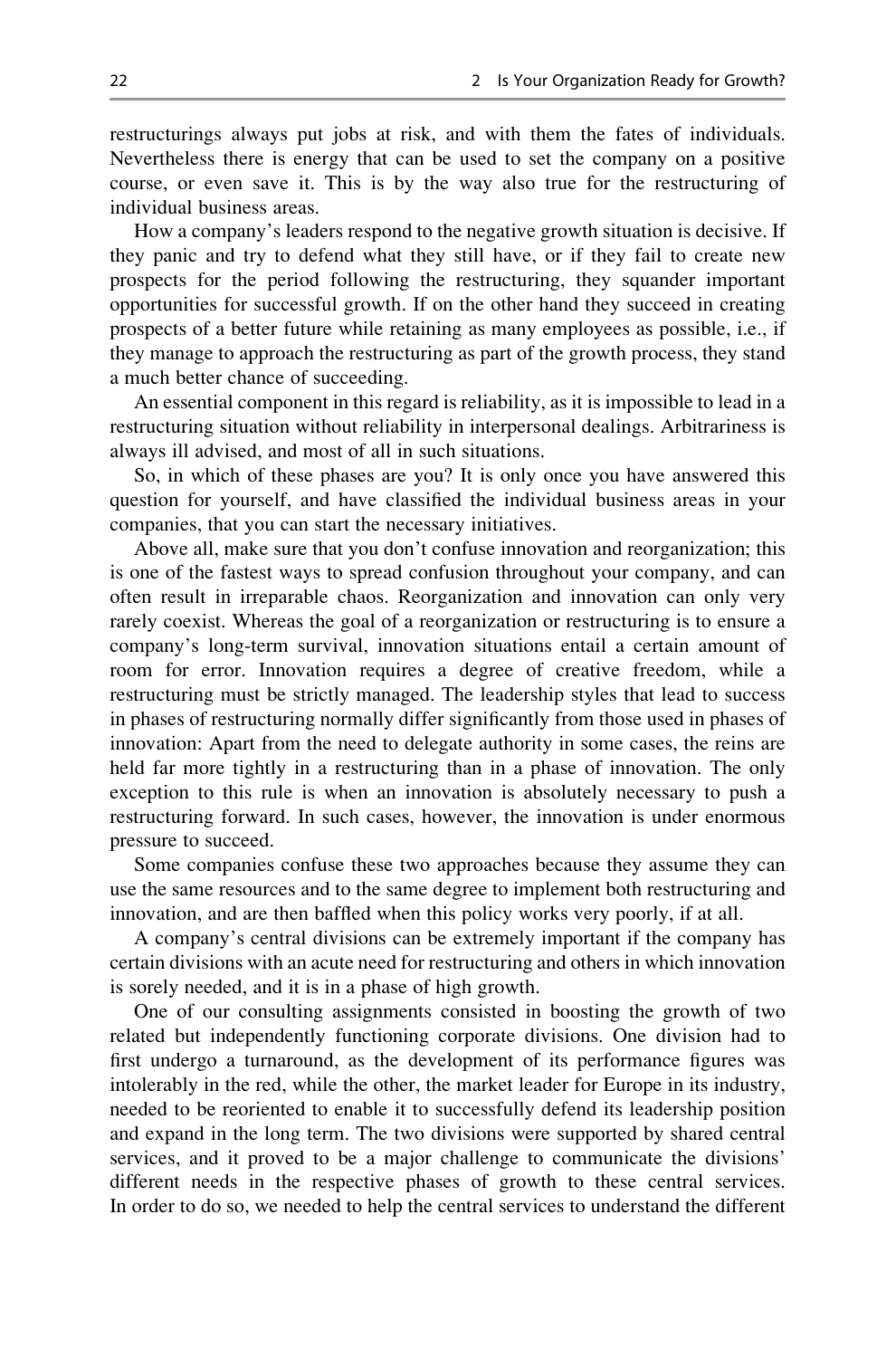mentalities underlying a phase of restructuring on the one hand and a phase of innovation on the other. The time we invested in our dialogues with the services paid off several-fold, as we arrived at a mutual understanding, ensuring that the two operative divisions were provided all central services needed for their respective situations.

It is essential that leaders confronted with situations in which different business areas are in different phases of growth include the central services in their planning, as this guarantees that they act in accordance with the company's true priorities. What do the different business areas need, and how urgently? Which projects come first, and which can be put on the back burner? Who should be preferred in conflicts over resources? What type of internal organization will best allow them to support the different business areas? These are all questions that need to be discussed together with the central services and the respective business areas. In some cases it can also be helpful to establish clear-cut, business-area-based responsibilities for the central functions, which remain in effect until the desired results have been achieved in the business areas.

## 2.2 Fast Business Processes Aren't Enough; You Need Good Interfaces

Once you have determined which phase your company or business area is currently in, your focus should shift to business processes. As we all know, there is a wealth of different approaches to optimizing business processes. Primarily touting themselves as consulting methods, they have found their way into the corporate world under the titles "business process optimization," "business process modeling," "process restructuring," "business process reengineering," etc. And don't forget kaizen, the management of small changes in processes.

Besides the fact that these approaches are often very similar, raising the question whether it's just the same old product with new packaging—or, as the case may be, a new product in the same old packaging—and despite the fact that in terms of business process modeling and optimization many consulting firms have become a bit too enamored of the methods used instead of focusing on the results for their clients, it should be said that efforts to optimize business processes are of course praiseworthy. Fortunately, many companies have now made to process optimization, and the accompanying drive to more efficiently produce results, part of their own management repertoires. Here, the specific methods used are secondary; what is important is that you opt for some effective, tried and true method and lead your organization so that the method is consistently used. The results are what count.

One result of the growing awareness of the need for efficient processes in divisions and departments is that many of them, taken individually, are actually in very good shape. And when we as an external party examine our clients' individual functional divisions, we often determine that many processes within the different units are already very lean, efficient, at times even excellent. Of course there's still room for improvement, and in some cases a great deal of room.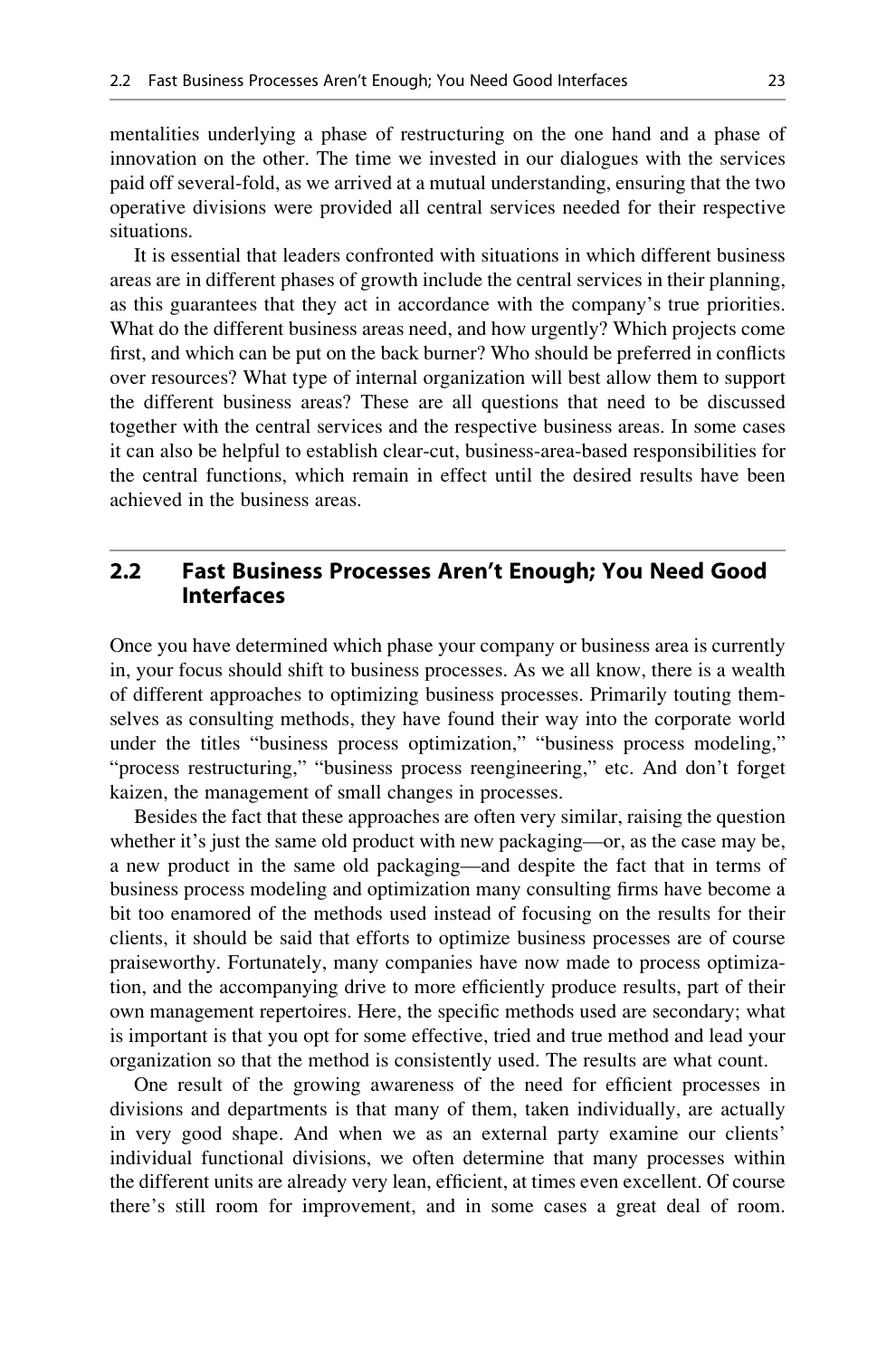

Fig. 2.2 Process potentials are to be found in the interfaces

In comparison to the situation as it was a few years ago, however, there have been very positive developments in various departments.

Efficiently running departments and divisions are of course a solid basis for corporate growth. In logical terms, they are necessary but not sufficient, as the real attrition does not arise in these units themselves, but in the interfaces between them. As such, the greatest potentials are also hidden in these interfaces (Fig. 2.2).

It should really come as no surprise that we have this regrettable situation, as the heads of the departments and business areas are evaluated on the basis of their unit's performance, but not on the performance of larger process chains that involve several such units or even third parties. It is still very often the case that those who succeed in getting their own unit in solid shape are praised or even rewarded, regardless of how much or how little they considered the greater processes beyond that unit. Some companies, above all very large ones, have recently introduced agreements between their different units, establishing criteria for process performance and expected results. Some companies refer to these as "performance agreements" or "service level agreements," while others call them "interface descriptions" or "interface agreements." Regardless of the nomenclature, they all mean the same thing: Joint answers to the questions of how, when and in which form one member in the process chain passes on results to the next member.

In our experience it is essential that these questions be answered if we want to truly address the issue of growth. Companies that have not sufficiently clarified the interfaces between their different organizational units are still a far cry from having a reasonable basis for growth, because the efficiency generated in the individual units goes to waste at the interfaces. This can be particularly dramatically seen when we turn our attention from the interfaces within one company to those between two or more companies.

Take for example one of our client companies, which practices intensive product development involving very precise scheduling. The company had to face the fact that, time and again, its products were not available in a sufficient amount, not available by the agreed-upon deadline, or not in suitable quality. The products themselves were market-oriented, and reasonable conditions had been agreed upon with the vendors, so that both our client company and its vendors were making a good deal, the resellers were quite satisfied with the products, and the logistics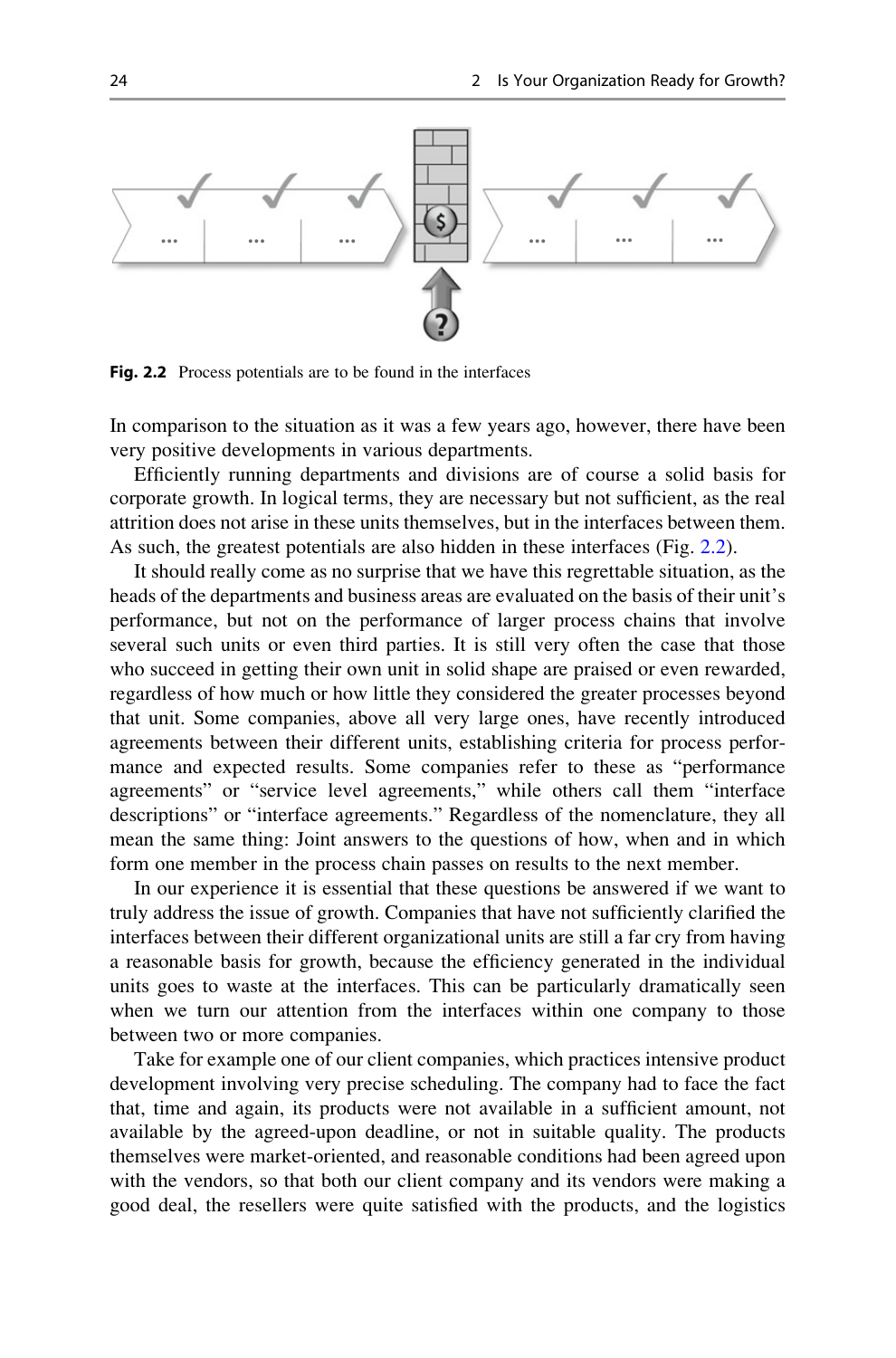providers were prepared for both shipping and receiving needs, but nevertheless, something always managed to not go according to plan—to put it mildly.

When we assessed the entire chain involved, we noticed that the different parties involved had not sufficiently discussed the interfaces between the individual processes. True, the Purchases department had discussed conditions with the vendors, and the delivery dates had been set. Yet no one had taken the time to clarify the interfaces between the vendors in the Far East and the logistics providers; as a result, the vendors had the product ready on-schedule, but the logistics providers e.g. had to wait too long on the loading rack to be able to deliver the goods to the warehouse on time.

In another case, the Purchases department decided to raise the quantities ordered, and the domestic warehouse wasn't able to process the higher quantities because other business units had simultaneously upped their amounts, too, a fact that was not internally communicated between the units. And in yet another case the outlets weren't supplied with sufficient stock in time because no one had bothered to discuss the new stocking structures with their logistics partner.

In all of these cases, making a breakthrough was only possible by focusing on the interfaces between different business units and their partners in the value chain. Needless to say, not every problem disappeared overnight, but in most cases the situation improved dramatically. Clear coordination between business units is what had been missing; the individual units themselves—the vendors, the Purchases department, product development, internal logistics, the logistics provider, and the resellers—all ran smoothly.

When assessing the interfaces between business units, or even between companies, it is important that we proceed top-down, shifting from a macro-perspective to a detail-oriented perspective; if we don't start with the big picture, we run the risk of getting lost in detail. Examples of questions to be addressed in this regard include:

- Which processes are relevant to assessing the interfaces?
- Who is responsible for these processes at our company / at the company in question? Is anyone responsible for the overall (entire) process?
- Which interface agreements have already been concluded?
- What are our performance requirements?
- Are these performance requirements clearly communicated?
- What tolerances are acceptable at the interfaces? What happens when these tolerances are exceeded? What "plan B" then goes into effect? What punitive measures are there?
- How often are interfaces placed under review? How are the results documented?
- What incentives for smooth operations at the interfaces are there?

In our experience it is essential that leaders hold both the person responsible for the process delivering results and the one responsible for the process taking over and further processing those results accountable for an interface's performance. Only when both parties have embraced the fact that they are mutually responsible for the interface and the success of the process as a whole, can we reasonably expect them to have an interest in shaping the interface as optimally as possible.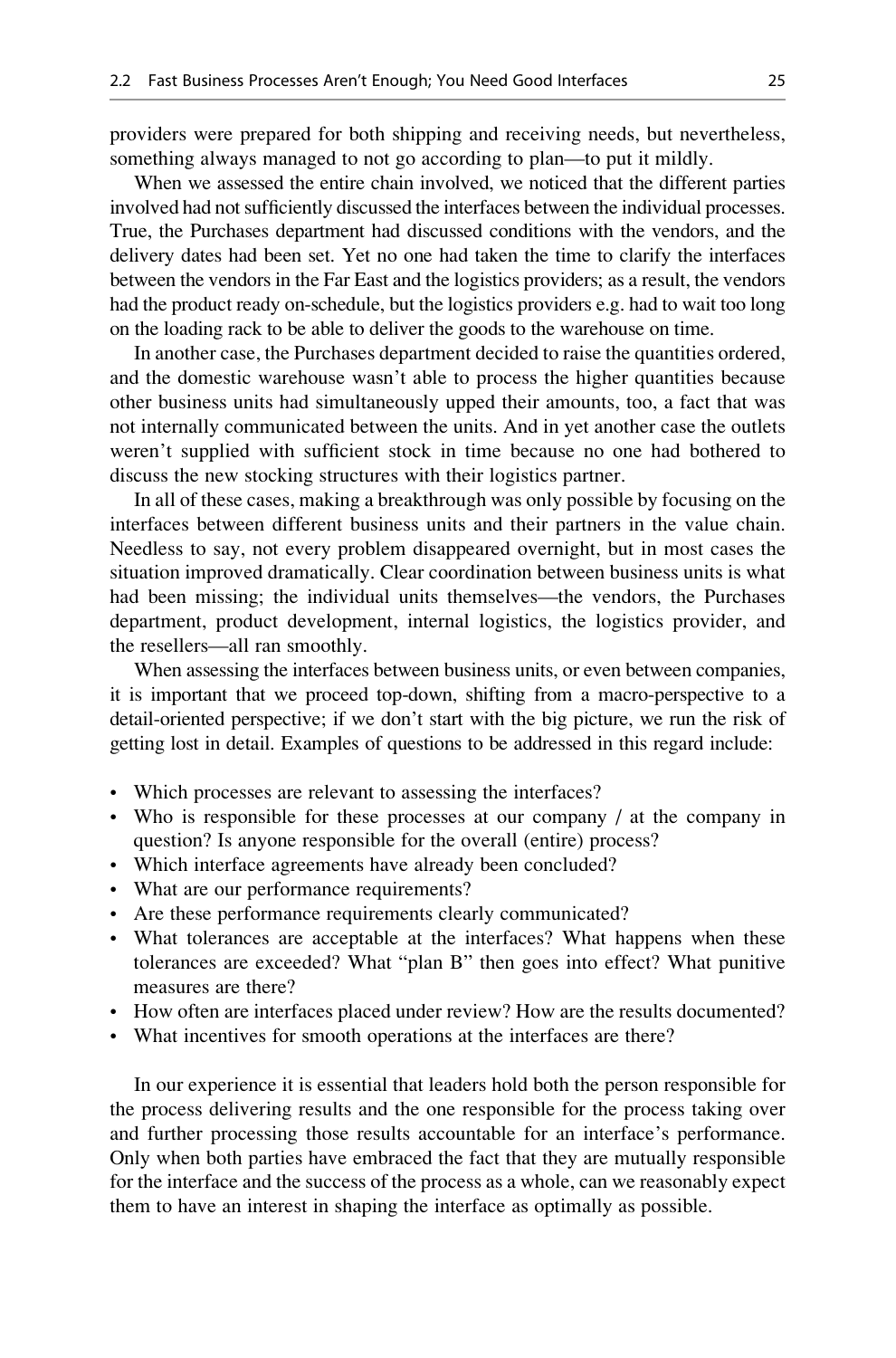Here, too, we should bear in mind that there will never be 100 % perfection. But that's not the goal; it is far more important that we spark an interest in shaping the interface, and that people also consider aspects of process optimization beyond the limits of their own business unit.

### 2.3 Working Methods are What Count

The way your employees work together can yield valuable insights into how your company views growth, and whether it is ready for change at all. After all, the way employees work together influences the results of their shared labors, and we can find differences in working methods between individual units and between different project groups or work groups. In the following you'll find seven indicators that help us determine whether work groups tend to think in a growth-oriented way, or their mentality is more traditional and conservative:

1. Results versus duties

It can't be emphasized enough: Focusing on results is one of the key growthpromoting elements in cultures of cooperation. Project and work groups that concentrate on results, on the desired status, on the goal to be met and who focus on the fastest way to get there are faster, more effective, and contribute more to growth than work groups for whom duties, workloads and produced quantities are more relevant. The major difference in these two viewpoints is that a resultsoriented approach puts the focus on objectives and the present serves only as a point of departure for reaching that objective, whereas in a duties-based approach the present situation and overcoming all obstacles between it and our goal are given far more weight. If we follow this approach, we will always manage to find a wealth of obstacles in our way. Growth-oriented working methods focus on results.

2. Top‐down versus bottom‐up

Project and work groups that use working methods conducive to growth always move from the big picture to the details. They first ask themselves, "What exactly are we talking about?", and then, "How can we approach it?" Here the focus is on doing the right things, even if they can't yet be done as efficiently as we might like. Work groups that tend to preserve the status quo focus instead on better shaping what they already have, and tend to focus too heavily on questions of "how." Whereas conservative working methods tend to be characterized by individual steps, growth-oriented working methods focus on leaps forward. The next time your employees seem bogged down with optimizing what the company already has instead of innovating, remind them what the right order is: First "what," then "how."

3. Asking questions versus insisting on being right Growth-oriented working methods thrive on asking questions, even if this means having to reassess your own position. Project and work groups that use growthoriented working methods appreciate the power of the best argument, regardless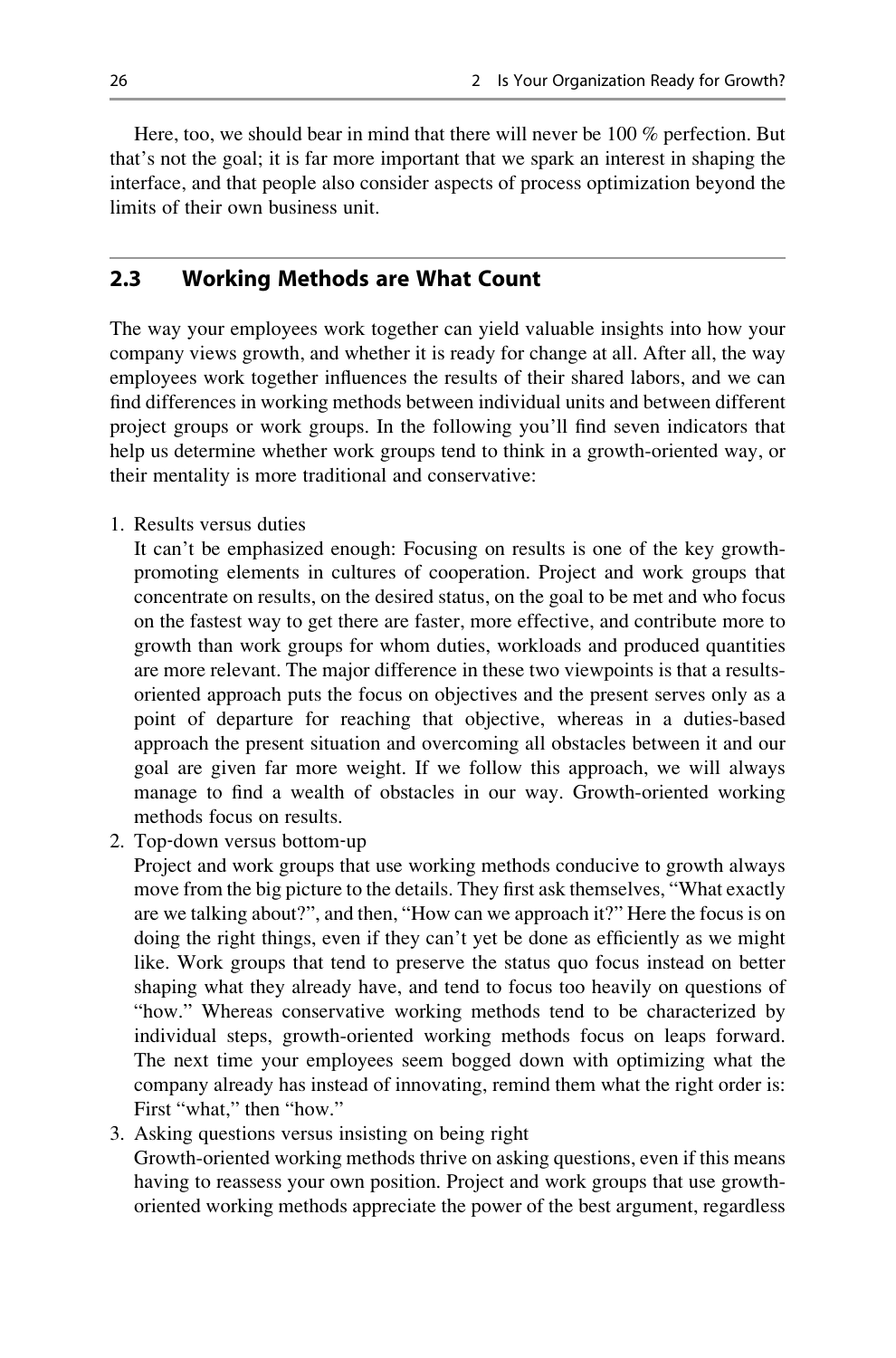of which hierarchical level that idea comes from. Improving the company as a whole is more important than personal vanity. In work groups that tend to preserve the status quo, you will find very hierarchical thinking that has no qualms about torpedoing good ideas, especially those that come from lower levels in the hierarchy. These employees define themselves more by how often they have been proven right, and less by which profitable solutions they have helped to create. In this behavioral pattern, personal vanity and personal vulnerability are central aspects. And this is no surprise, as in conservative circles those who are not proven right are automatically the losers. As a leader, you can contribute greatly to establishing growth-oriented working methods by communicating the value you place on the best argument, even if that argument does not always come from the upper management.

4. Fewer projects versus more

Because project and work groups that use growth-oriented working methods have implicitly or explicitly agreed to focus on promoting company-wide progress and to generate exponential learning, these groups concentrate on only a few, truly effective projects, instead of becoming hopelessly overwhelmed with too many, all of them under construction. While those using traditional, more conservative working methods place the emphasis on optimizing their own business unit, this is much less relevant for those pursuing more growth-oriented approaches. Focusing on fewer projects means pursuing intensive dialogues over what the priorities should be regarding the use of the company's resources. These discussions can add up to a lengthy process, but a worthwhile one nonetheless, as investing in fewer projects and necessarily ending or calling off of several others can tremendously improve focus. Since the remaining projects are much more likely to actually be valuable, they now receive much more attention, which in turn boosts their chances of success. Take a look at your company's project landscape: Has it become far too complex over the years? Are there projects there you had no idea about? Are all employees working on the projects clear about the company's priorities? You can do a great deal here to get growth moving in the right direction.

5. Guide versus dictator

Not surprisingly, the role of leaders is a very important one when determining which working methods promote growth. In settings conducive to growth, leaders serve as guides. They create conditions that allow employees' talents and abilities to be cultivated within certain targeted parameters. The result is a highly intrinsic motivation on the part of the employees, as a result of which leaders can focus less on expensive motivational programs and more on their real job: leading. In more conservative settings leaders tend to establish the rules of the game and to dictate a certain way of doing things. Here we can often see the misguided assumption that leaders should extrinsically motivate others. Working on the assumption that extrinsic motivation is necessary is, to put it mildly, nonsense. Employees are already highly motivated when they start out at a company, and it is up to leaders to preserve that intrinsic motivation, not to constantly work to make them more motivated. This is a topic we'll return to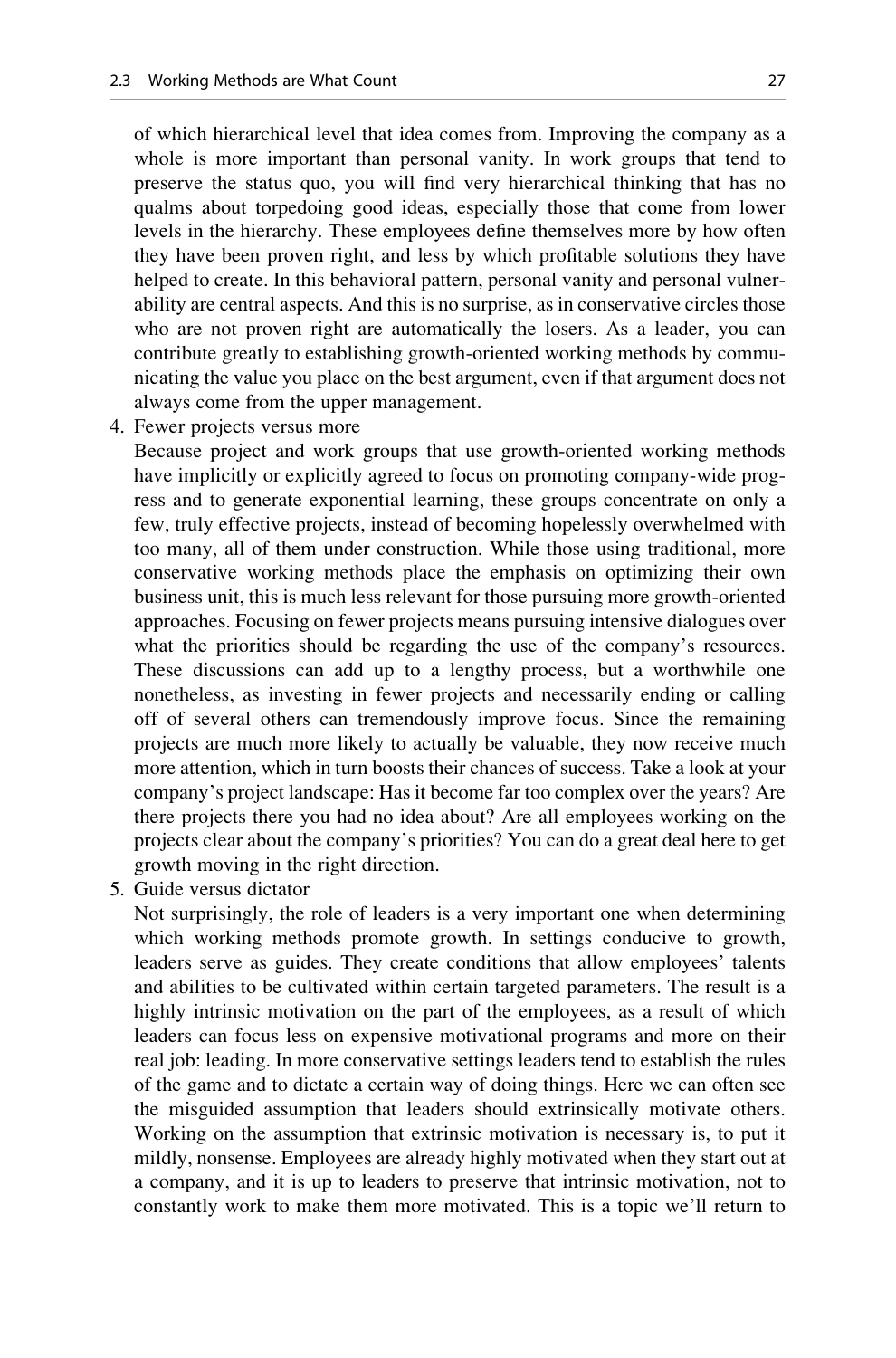later on. For now, it suffices to say that those leaders who feel they have to dictate to their employees what to do are not promoting growth.

6. Chance versus drama

In growth-oriented settings, mistakes are seen as chances to do better in the future. In conservative settings, they are treated as dramas: Those responsible are made examples of, and the hierarchy displays its power to the fullest. Workers in growth-oriented settings recognize and accept the fact that the past cannot be changed. Mistakes aren't played down or ignored, nor are they blown out of proportion; instead they are used as a point of departure to determine whether some pattern of behavior or policy led to the mistake and can be avoided in the future, or if the mistake was simply a glitch. Here the principle of trial and error, which supports rapid learning, applies. In growth-oriented settings, this learning is institutionalized as a process of improvement and recognizable patterns are often discussed. In contrast, in more conservative, traditional settings, the mistakes themselves receive much more attention. Take a look at how mistakes are handled at your company and you'll have a very good indicator of how growth-oriented the working methods are.

7. Speed versus size

In growth-oriented settings, speed is often discussed, whereas size receives little attention, as the employees have understood that size is not a criterion for quality, success or future growth; at the same time, they know very well that speed can be highly advantageous to spurring growth. Here growth is not understood as doing more of the same thing; instead, a more comprehensive decision has been embraced. Due to their intensive focus on speed, growthoriented teams tend to be highly flexible, while an approach more characterized by political maneuvering can be recognized in traditional, conservative settings. As a further result of the recognition that speed is more important than size, at the financial level returns are discussed more than market share in growthoriented settings. After all, by now it should be common knowledge that today market share is only of secondary importance, even in oligopoly-based structures. What do your employees discuss intensively? How they can accelerate innovations, provide their customers faster service, and complete projects ahead of schedule? Or do they spend more time talking about the importance of the company's size? At the individual level, we can simplify the question to how often you observe that your employees discuss the relevance of dollars, staff and square feet of office space—or, for that matter, the size of the office chairs, number of windows, and number of delivery trucks.

While assessing your employees' working methods, it is essential to also talk about your company's meeting culture. Here, too, we should examine the subject at the business unit and top (inter-unit) level. After all, nearly every employee will tell you they never have enough time. So it makes good sense to take a closer look at the number 1 time-killer in companies around the globe: meetings.

The question of the value of *jours fixes* has been discussed at a number of our client companies. There's no universal answer, but it is certainly worthwhile to reconsider the jours fixes we already have, as well as all other meetings that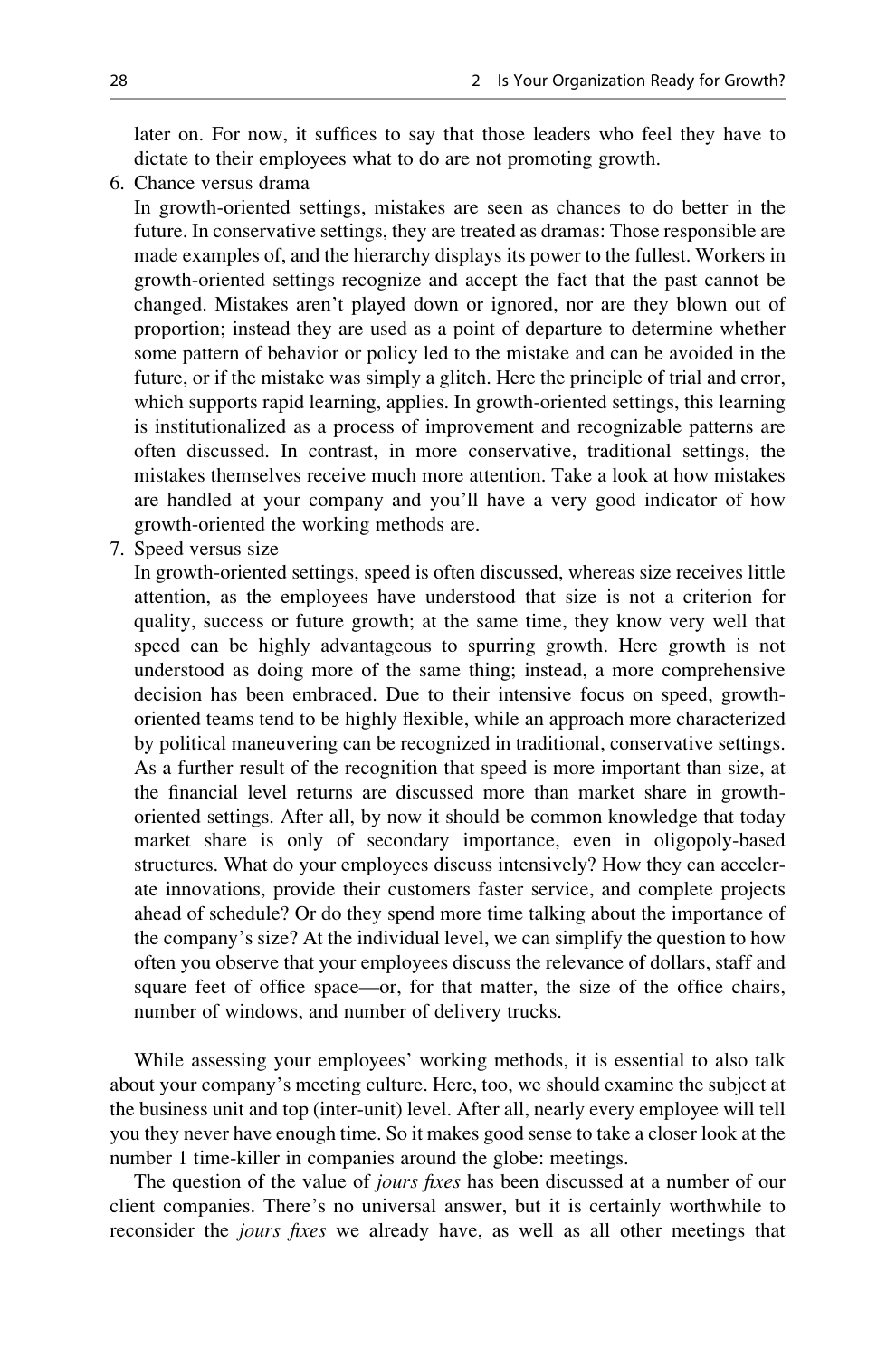continue to be held "because we always had them." There is too great a risk of people attending a meeting simply because it has become a tradition. The value of meetings must also be measured in terms of their contribution to the company's success. There doesn't have to necessarily be a monetary value, as simply discussing current issues can help to make concrete headway, but every meeting should produce a benefit of some kind; otherwise it is obsolete.

A company's meeting culture is a good indicator of which growth stage it is currently in. While we were carrying out a project review with roughly 20 employees within the scope of an extensive project at a major German company, three people we'd never met before suddenly entered the room. As it turned out, they were the direct supervisors of some of our participants, and wanted to get a glimpse of how the project was coming along. Besides the fact that their behavior was unusual, improper and wholly inappropriate, they put the icing on the cake by explaining that they were in between two meetings and just thought they'd pop in. This was the first time anything like this had happened to my colleague and myself, and we were so taken aback that we allowed our uninvited guests to stay until their next meeting started. Today we would respond differently, and would ask them to leave the room. The remarkable thing about the situation was the phenomenon of "meeting hopping," which we later learned was often done at the company. Once we knew this, it was clear to us that we'd just discovered a significant indicator of a growth-braking approach to the precious resource of time.

If we take a look at the details of meetings, we can fairly quickly recognize a highly reliable reflection of a company's orientation concerning growth:

- Killer phrases: I'd be willing to bet that by now my colleagues and I have heard roughly 95 % of all standard killer phrases; you may know a few dozen yourself. "We've always done it like that." "We never did it that way before." "That didn't work for our competitors." "Why do we already need to do this again?" "We'll have to make a new work group to do that." "That will never work." The list goes on ad nauseam. I can still recall the case of a young employee at one of our client companies who took part in a meeting attended by several members of the upper management. After some initial reservations, he rose to make a suggestion. His idea was a very good one, but also a bit uncomfortable. In response one of the seasoned veterans present turned to him, looked him over intensively and slowly asked, "How long did you say you've been working here?" This is a perfect example of how to de-motivate your staff. How many killer phrases are used on average at your company's meetings? How do you combat them? How do you make it clear that thinking outside the box does not necessarily mean rocking the boat?
- Taking on responsibility: "What we really need to do is ..."—Theoretically, this can be a good point of departure, provided it is subsequently followed up on, concretely and honestly. But all too often the phrase is used to mention a desideratum, which as a rule produces a great deal of nods in agreement, only to then discover that in fact no one is prepared to take over responsibility for pursuing the topic they all feel the company "really needs" to do something about. In fact, saying, "What we really need to do is..." is the best way to emphasize that you are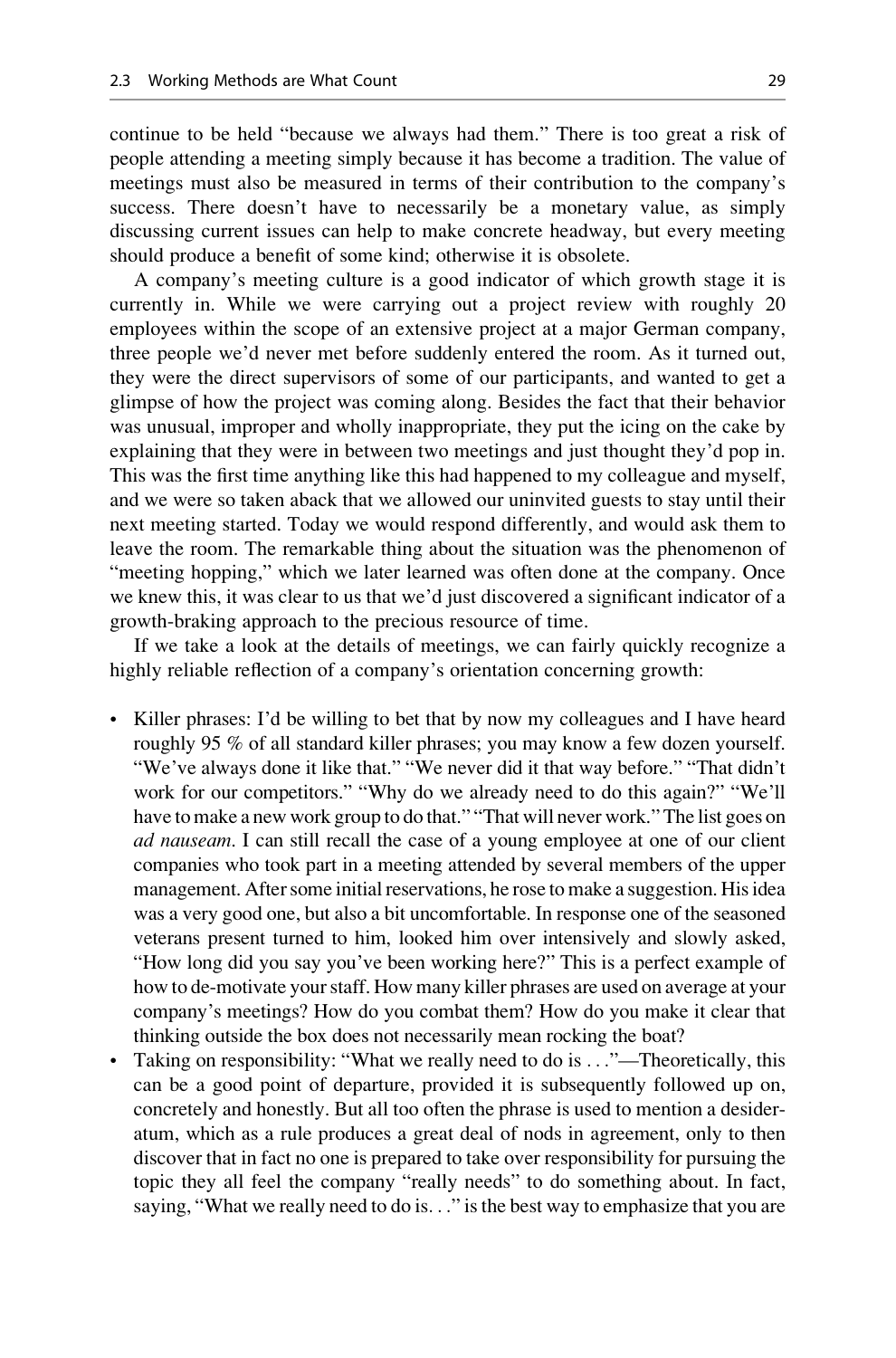well aware of the need for action, but clearly lack the time and resources to personally get involved. As such, statements starting with "What we really need to do is..." normally refer to things that will in fact never be done. What we really need to do is clean out the garage. Phase 1: planning. Duration: ten years.

• Customer focus: How often do discussions at the meetings you know concern your customers—whether internal or external customers? What percentage of the time spent at meetings is wasted talking about self-optimization, or in other words, about busywork? Growth-oriented companies spend considerably more time talking about the services they offer their internal and external customers than about internal optimizations. The degree of orientation on internal and external customers is a one of the most important indicators of how ready for growth your organization really is.

## 2.4 It Can't Work Without Growth Sponsors

Let's assume for the moment you want to orient your company much more on growth than in the past. And let's further assume you don't feel your company is ready to meaningfully discuss growth in its current state. Thirdly, we'll assume that you have limited resources and you can't do it all on your own. If that's the case, you'll need to find internal and external "growth sponsors" who can work together with you to push forward your vision of growth. The fact that a number of growth sponsors who can focus their efforts on a company's development are needed tends to be overlooked. All too often, companies seek to simply administer growth, not realizing that internal and external drivers are vital.

But where can you find growth sponsors? There are various options:

1. Employees as growth sponsors

Keep your eyes open: Many of your employees are just waiting for the chance to try a new direction, to move things forward instead of just managing them. At the same time, they are often prisoners of their own structures: When departments, divisions or other units are run by leaders who are themselves not prepared to push forward change and bear the consequences, employees often become apathetic and resigned. It's fairly clear that you should first discuss with your managers which employees they feel are most capable of pursuing and promoting growth. Doing so has a double effect: On the one hand, it communicates your strong orientation on growth to your managers; at the same time, it means you will need to intensively focus on your employees to determine who might be best suited to which type of growth initiative. Some managers will find this threatening; others will welcome it as a new opportunity. In either case, something will actually *happen*, and that's the most important prerequisite if you plan to mobilize your organization.

When talking with your managers and employees, try to keep the following grid in mind. In a simplified form, it represents the difference between the desire to push forward the company's growth and the actual ability to make it happen (Fig. [2.3\)](#page-12-0):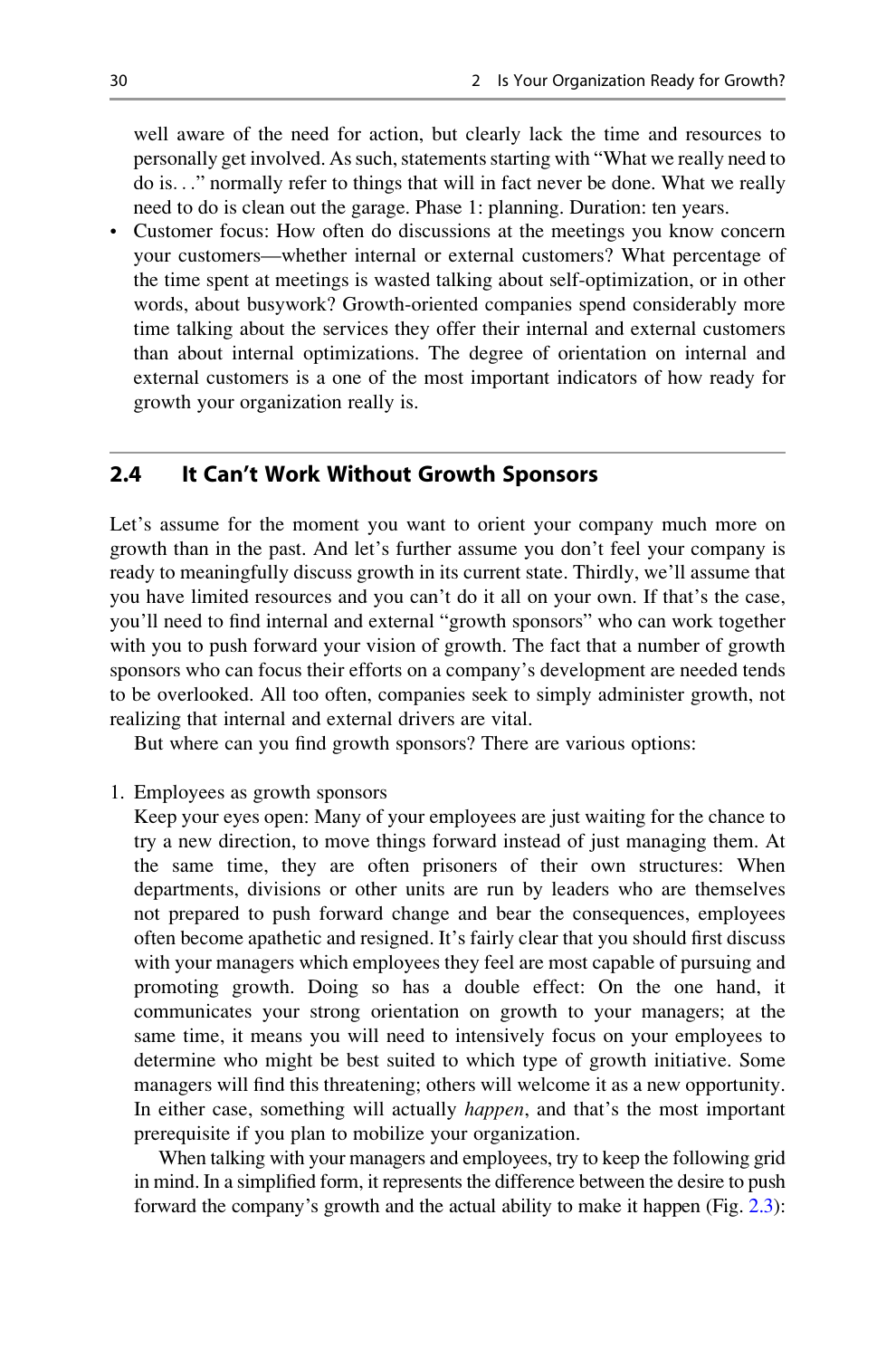<span id="page-12-0"></span>



The skills needed for growth can be taught and learned; the desire to change, in contrast, can only stem from sincere conviction. Accordingly, you will find it far easier to train those employees who are essentially in favor of change than to convince those employees who already have the skills needed that doing so is in their best interest. Skills can be imparted by internal or external trainers; conviction can only be achieved when your employees recognize the advantages that working harder to promote growth will have for them personally. You should try to convince them of these advantages, even if it is of course far easier to teach them new skills. When it comes to employees and managers who lack both the desire and the ability to push forward change, the only thing you have to consider is how to consistently get rid of these boycotters; the last thing you need is a premeditated or passive-aggressive torpedoing of your growth plans from within your own company. For many other employees, you can safely assume that they'll join the "growth movement" once it has reached a critical mass among your staff.

2. Customers

Involve selected customers in your growth planning. This can work extremely well for both B2B and B2C through the creation of customer councils; these have no formal function, but by examining and discussing your company's strategy on a regular basis, help to constantly improve your products and services. Even if these councils at times produce seemingly abstruse requests and demands, it's worthwhile to give them a bit of thought; after all, if these "odd" demands start to add up, it suggests a serious interest of some sort, and you should explore whether that interest could help to point your company in a fruitful new direction.

Shaping and moderating these councils can be demanding work, and especially at the outset you should bring a great deal of patience with you, because your tasks will be to arrive at way to work together productively, to block out those who just want to hear themselves speak, and to steer discussions into the right channels. The effort often pays off, though, when you succeed in addressing the right topics and in giving the council a clear job to do.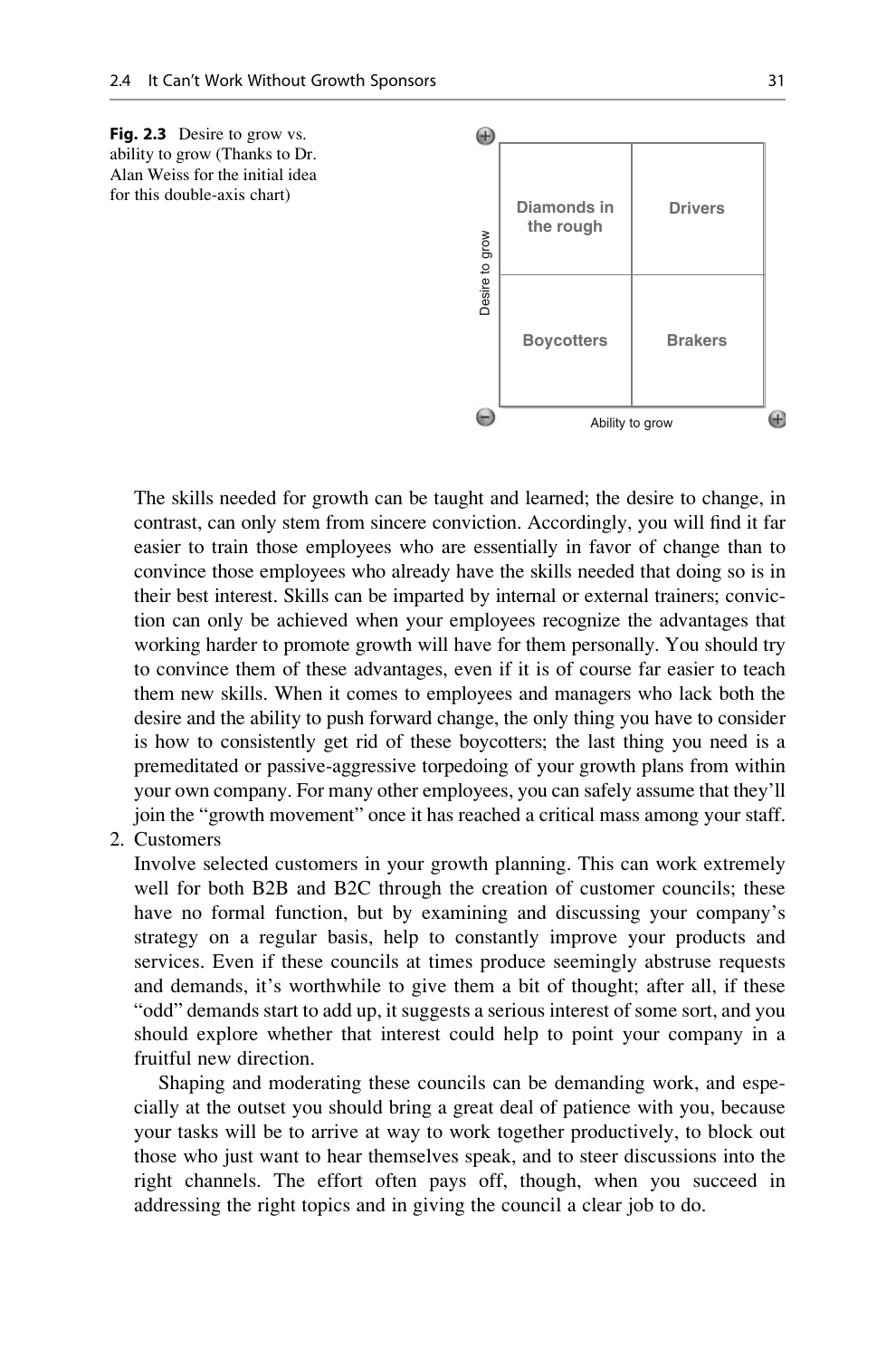#### 3. Vendors

In terms of viewing your value creation chain from the top down, it is essential that you break down internal barriers and also include vendors in your strategic planning. That doesn't mean you should share all of your strategic ideas with your vendors; instead, you should integrate them in your growth initiatives, and do so as openly as possible. Keep in mind that your vendors very often see weaknesses in your processes and policies that you might overlook. Give them the chance to share their thoughts on these weak spots with you, and on how you can improve them. Just as with the customer councils, the idea here is not to blindly accept every suggestion, but to promote an ongoing dialogue. You know how important good vendor relations are for the growth of your company. The last thing you need is to have to change vendors just when you want to launch a new growth initiative. Invest the time to talk with your vendors; you might just be surprised what you can learn from their strategic ideas.

#### 4. Consultants

No, it's not time to advertise our own services. But engaging consultants as growth sponsors is often an effective way to get out of your rut and find promising new paths. Assuming the consultant has no hidden agenda and an ethical basic stance, they will always recommend the course of action that experience shows to be best for their client company, uninfluenced by the corporate (tunnel) vision and without regard for bruised egos. A good consultant—one who isn't already too busy thinking about the next juicy job and who can offer you objective advice, and who is further able to adapt that advice to your company's individual situation so as to better assess the feasibility of its implementation—can be a major growth sponsor. They can serve as a "sparring partner" for the company's Senior Management when it comes to frank discussions of the pros and cons of different initiatives, and as an internal driver they can ensure that project teams focus on what is really important. They have the latitude to speak freely on subjects that would be considered politically incorrect—or even absolutely taboo—within the company, and they bring the experience gained in numerous prior projects. Consultants of this caliber, and with the necessary degree of spine, can be true growth sponsors. Consultants who are nothing more than yes-men, who depend on keeping their clients happy just to ensure they keep getting asked back, those who are automatically for everything or *against* everything, and rookies looking to learn the ropes at the company's expense, need not apply.

5. The workers' board

There are actually only two categories of companies that have a workers' boards; there are those who view the board as a partner, and those who go to war with it at every opportunity. And the same is true for workers' board: Some view the company as *their* company, as something they want to help shape, and view its leaders as their dialogue partners; the others act as if it were their life's mission to fight tooth and nail with the same company that signs their checks every month.